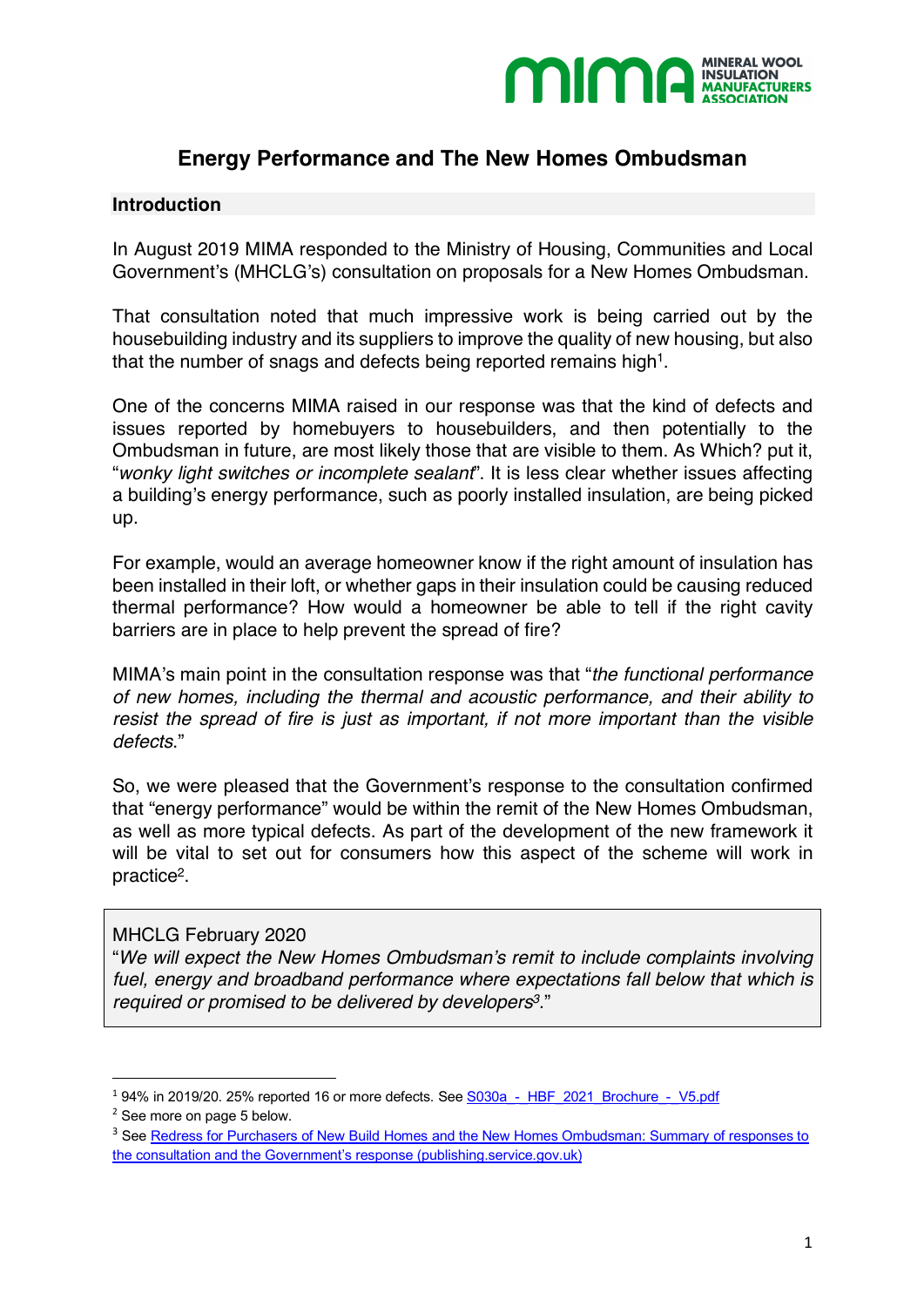

As well as having practical benefits for consumers who do discover poor performance and succeed in getting this rectified, requiring the Ombudsman to look at disputes in this area will also send a powerful signal to the industry that real energy performance matters.

The phenomenon of the energy and carbon "performance gap", the issue of homes requiring more energy to heat and power them than models predict, is already well understood. This gap – often found to be 40% or more - may be caused by installation issues such as air gaps behind insulation boards, imperfect modelling, or a range of other systemic problems in construction processes<sup>4</sup>.

In-use building energy performance will become even more important once the 2025 Future Homes Standard is implemented. As more new homes will have low carbon heating systems, it will become essential for the building fabric to perform well in reality. Low carbon heating technologies often work best when radiators and heating elements run at lower temperatures than conventional boilers. Hence properties should be well insulated and draft-proofed to maintain comfort levels.

Improving the quality, safety and performance of buildings is a top priority for our members, and MIMA has provided extensive input into many government and industry quality-related programmes and policies over the years. We believe quality is not only hugely important for homebuyers, but also for reputable businesses operating in the sector. The announcement on energy performance is therefore an important and welcome development.

## **Preparations and de-risking**

Stewart Baseley, executive chair of the Home Builders Federation, said in May 2020: "*The [New Homes Quality Board] will help ensure that the steady improvement in the quality of new build homes we have seen in recent years continues. Customers will be reassured that in the instances where they do have issues with their new home, they will have recourse to a fast, effective independent dispute resolution service via an ombudsman. The new robust arrangements will provide a huge challenge for builders but the industry fully recognises the need to deliver, and we will5*."

In our view, taking steps to ensure a building performs as intended should have excellent reputational benefits for the housebuilding industry, especially given that the energy performance of new builds is a particular selling point.

National New Home Customer Satisfaction Survey published March 20216 "*Energy efficiency standards in new homes are some of the best in the world and are continuing to improve further with challenging Government targets in place for new homes moving forward. On average, new build homes are already roughly 65% more energy efficient than an equivalent Victorian house."*

l

<sup>4</sup> See Performance Gap Project - End of Term Report Launched | Zero Carbon Hub

<sup>5</sup> See New Homes Quality Board - interim board launched (hbf.co.uk)

<sup>6</sup> See S030a - HBF 2021 Brochure - V5.pdf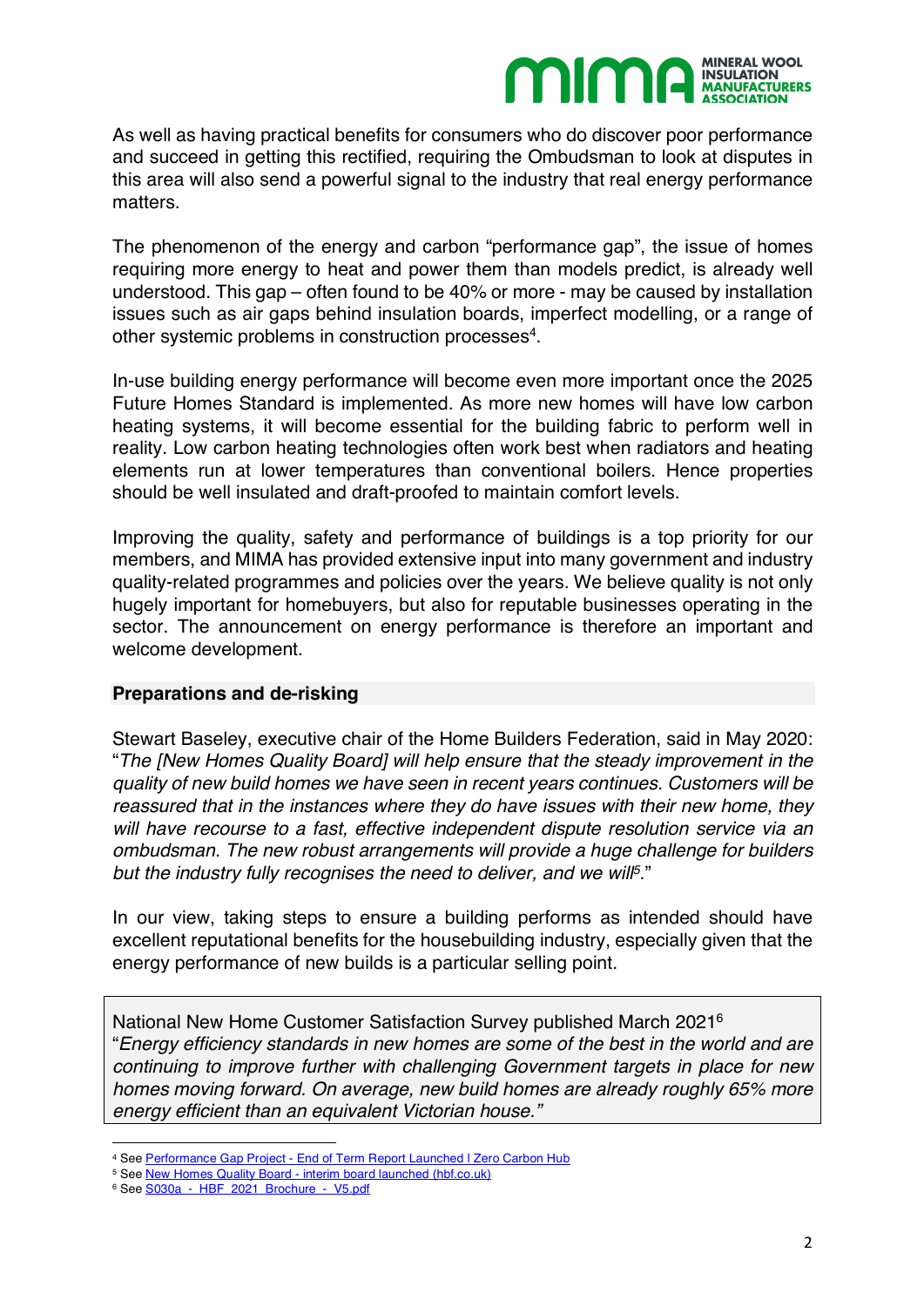

*"New homes built in the UK are roughly 50% cheaper to run per year than the equivalent Victorian house. That could mean an annual saving of £440 for a 1-bed ground floor flat, and £1,410 for a 4-bed detached house."*

## **Verifying performance**

Many experts and organisations support the types of ideas covered in this paper, including the Climate Change Committee who re-emphasised in February 20197 the vital importance of focusing on the real performance of new buildings, recommending major changes to current policy and legal frameworks to create a step change in quality and to be able to give consumers assurances that their homes are performing as intended. They called for an "*overhaul of the compliance and enforcement framework so that it is outcomes-based (focussing on performance of homes once built), places risk with those able to control it, and provides transparent information and a clear audit trail, with effective oversight and sanctions..*."

The Business, Energy and Industrial Strategy Parliamentary Committee agreed in their recent report on energy efficiency<sup>8</sup>: "*It is not sufficient for Building Regulations to delineate what builders should do, without any robust procedures that require builders to prove what they have done, their quality control processes and to test whether the dwelling performs to the standard required*."

The Government's new "EPC Action Plan"9 suggests movement in the right direction: "*In order to ensure greenhouse gas reduction and energy efficiency goals are met, consumers, government and third parties will need to have greater confidence that changes to a building which improve EPC ratings will have a measurable effect on energy use. In the short term, this will be through actions set out above to improve EPC reliability, but in the longer-term broader changes are needed…EPCs will need to move from a reflection of the features of a building (fabric, services and installed improvement measures) to a true measure of 'in use' building performance. This can be based on more sophisticated building modelling that takes actual energy consumption into account (while remaining a measure of building performance and not occupant behaviour). The Committee on Climate Change specifically recommended in their 2018 and 2019 progress reports that EPCs need to reflect realworld performance*."

Of course, the verification of performance is dependent on having suitable metrics, tools and technologies, and the ability to use them at scale, as emphasised in the recent State of the Nation report published by Building Performance Network<sup>10</sup>.

The co-heating test<sup>11</sup>, which provides an assessment of the "as-built" performance of buildings by measuring the heat that is lost through the elements of the building fabric - has been used extensively in a research context for building performance

 <sup>7</sup> See https://www.theccc.org.uk/publication/uk-housing-fit-for-the-future/

<sup>8</sup> See https://publications.parliament.uk/pa/cm201719/cmselect/cmbeis/1730/1730.pdf

<sup>9</sup> See Energy Performance Certificates for buildings: action plan (publishing.service.gov.uk)

<sup>10</sup> See Home - BPN (building-performance.network)

<sup>11</sup> See Co-heating test - Designing Buildings Wiki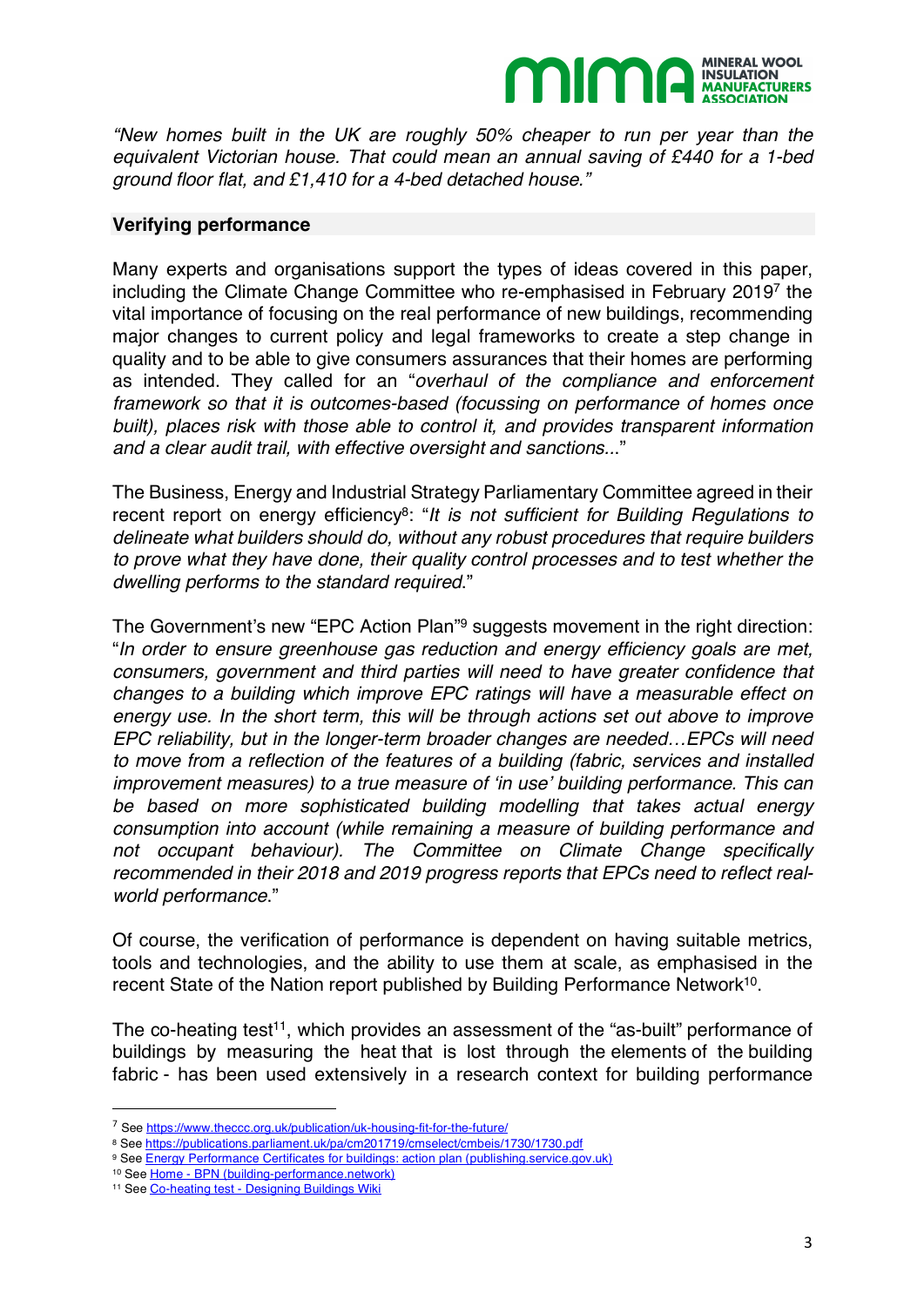

evaluation. However, more widespread use has been limited to date for practical reasons. Hence, initiatives such as SMETER<sup>12</sup>, the Government's programme to "*invest up to £5 million to develop, test and demonstrate technologies that measure the thermal performance of homes using smart meter and other data*" shows promise.

The competition focuses on the evaluation of new tools to measure the thermal efficiency of homes. The programme will test and demonstrate tools that can measure the Heat Transfer Coefficient (HTC) of a home using its energy consumption data plus other information about the building.

The Department for Business, Energy and Industrial Strategy states "*there is great interest in alternative options for measuring the thermal performance of homes in situ while they are occupied. One such option is to use smart meter data plus other data such as temperature to calculate the HTC.*" SMETER products are, at present, are intended to measure the whole-house HTC of homes with gas as their primary heating fuel.

Eight projects initially secured funding in this competition.

- Building Research Establishment
- EDF
- Hoare Lea LLP
- Centre for Sustainable Energy
- PassivSystems
- Build Test Solution
- Switchee
- CAR

Knauf Energy Solutions (a sister company of MIMA member Knauf Insulation) also participated in the SMETER scheme and has developed proven measurement and verification services which are now coming to market for new build and retrofit projects<sup>13</sup>.

Our understanding is that the results of the SMETER programme are due to be reported in 2021. We believe it is essential for the New Homes Ombudsman to engage with the findings, as well as other recent research, standards and guidance on building performance evaluation. Frameworks will be needed to support housebuilders in demonstrating to homebuyers that they are getting the energy performance the building was designed to deliver.

## **Opportunities for the New Homes Ombudsman**

The New Homes Ombudsman is due to be operational in late 202114, underpinned

 $\overline{\phantom{a}}$ 12 See Smart Meter Enabled Thermal Efficiency Ratings (SMETER) Innovation Programme - GOV.UK (www.gov.uk)

<sup>13</sup> See Knauf Energy Solutions

<sup>&</sup>lt;sup>14</sup> The Building Safety Bill contains powers to establish the New Homes Ombudsman and is currently passing through Parliament Draft Building Safety Bill - GOV.UK (www.gov.uk)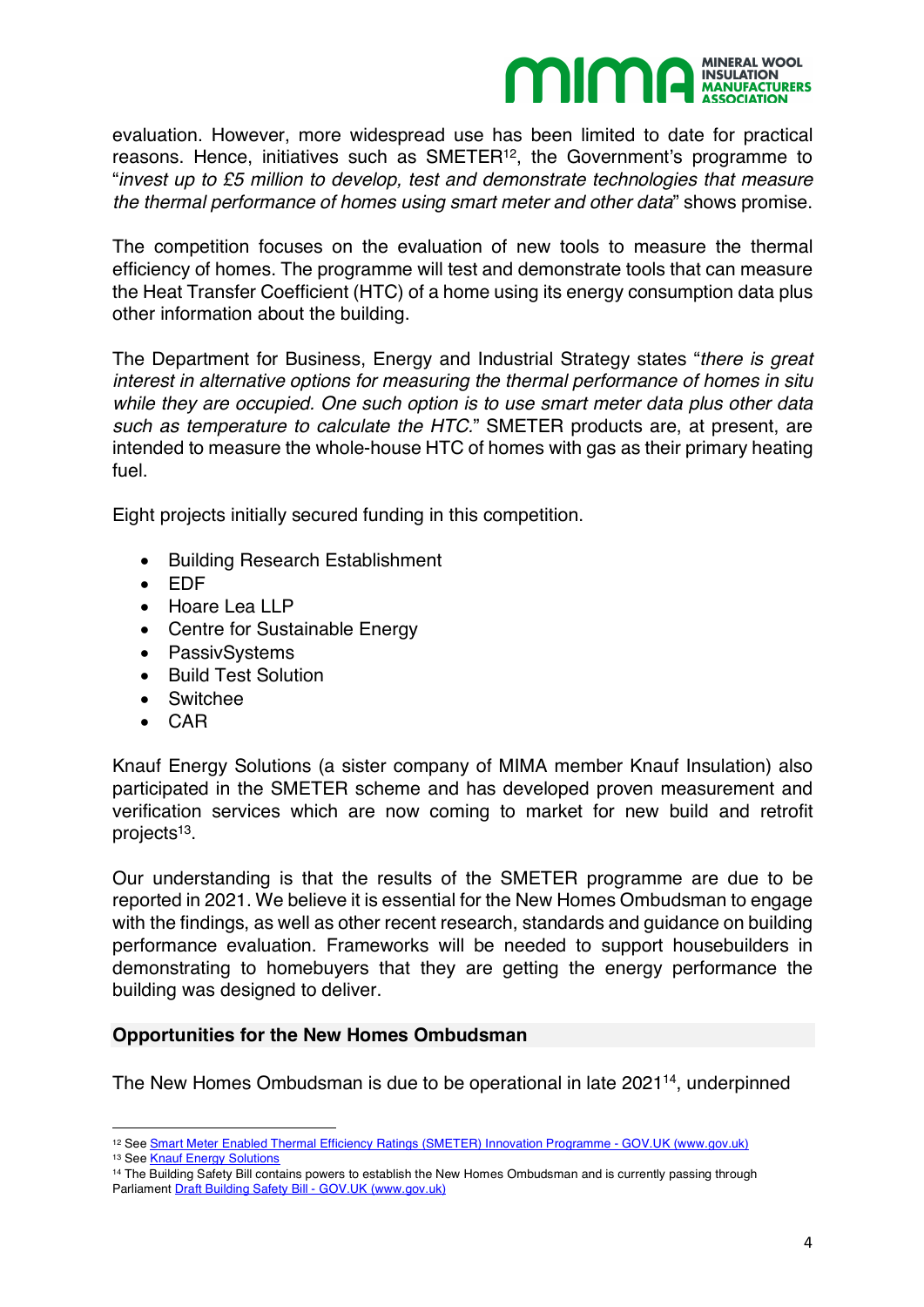

by a New Homes Code currently being developed by the New Homes Quality Board, Chaired by Natalie Elphicke MP OBE15.

Now is the time to develop the building energy performance elements of the Ombudsman's remit, hand-in-hand with work being carried out on the SMETER Programme, and potentially the Future Homes Standard too. Indeed, the timing of the launch of the New Homes Ombudsman will likely mean that any measurement and verification elements of the Future Homes Standard will not have been finalised, and so there is the opportunity to be a trailblazer in this area.

In MIMA's view the new Ombudsman's requirements on energy performance would need to set out the following, as a minimum:

- 1) **How a homebuyer would identify whether their property is under-performing in terms of its energy performance**. For example, it will be important to be able to differentiate between scenarios when a household is using more energy than was estimated for their building because they are a "higher-than-average energy user", or because there is another problem, such as with the fabric performance which is causing them to use more heat than expected to keep warm.
- 2) **How to ensure that the process of verifying that an energy performance problem exists remains as light-touch as possible**. For example, if a housebuilder has an approved process in place for checking and verifying the energy performance of their schemes, this would be an excellent place to start. Having such a verification process should reduce the chance of a complaint in the first place, but if a complaint is made, it should be far easier to address.
- 3) **If a genuine performance issue is found to exist, what happens next and where the responsibility for fixing defects lies**. The scheme should set out the reasonable actions to be taken/outcomes to be achieved for both the homebuyer and the housebuilder. Again, this should avoid becoming overly prescriptive, allowing the parties to find solutions that suit them, whilst being clear about what compliance looks like.
- 4) **How the Ombudsman's requirements on energy performance will interact with standards and best practice guidance produced by other organisations or bodies.** For example, some local authorities are beginning to set quantified building energy and carbon performance standards. Also, the British Standards Institute, with the help of the Building Performance Network, is in the process of developing a Building Performance Evaluation (BPE) standard<sup>16</sup>, and the Home-Grown Homes Project in Wales has recently published a detailed BPE quide<sup>17</sup>.

MIMA welcomes this progress and feels strongly that future policies and requirements on the measurement and verification of energy performance should permit the industry

l

<sup>15</sup> See Independent body to champion new home quality and consumer redress launches - New Homes Quality Board (NHQB)

<sup>16</sup> See British Standard for Building Performance Evaluation - BPN (building-performance.network)

<sup>&</sup>lt;sup>17</sup> See BPE\_quidance\_final.pdf (woodknowledge.wales)